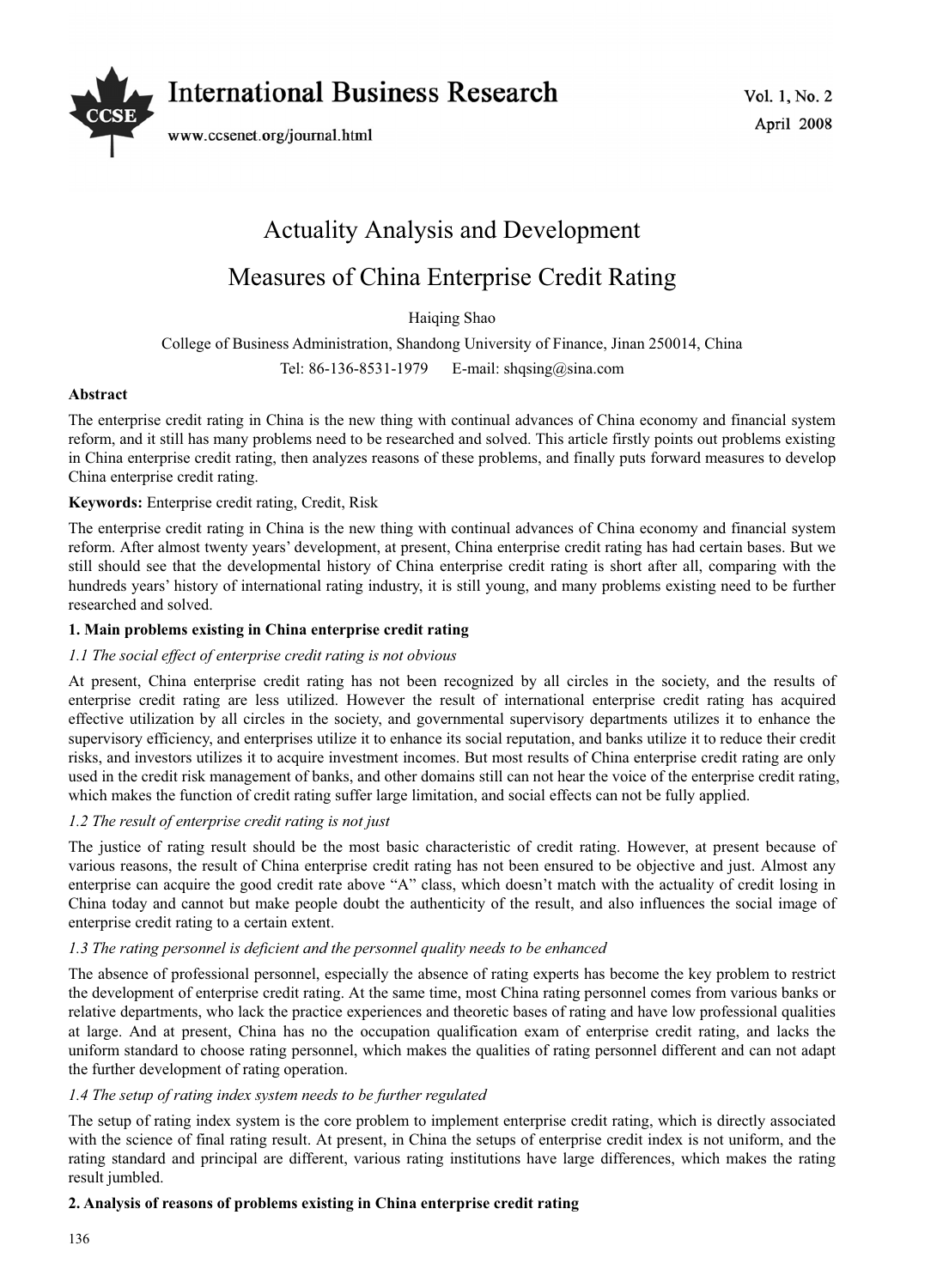## *2.1 The market demand of Enterprise credit rating is seriously deficient*

The market demand to the enterprise credit rating is its base to exist and develop. However, the present enterprise credit rating in China has not be enough emphasized by the market, which is mainly embodied in two aspects. On the one hand, those enterprises which are influenced by old concepts and habits in the period of the planned economy have low enthusiasms to the credit rating. On the other hand, investors' risk consciousness is weak and they don't emphasize the function of rating. That makes China enterprise credit rating run into the difficulty of "awaiting rice to cook", and the deficiency of market demand has become the most essential reason to limit its development.

## *2.2 The environment of credit data needs to be improved*

Sufficient and true credit data is the premise to implement credit rating for enterprises, and the deficiency of enterprise credit data and false credit information all will seriously influence the objectivity and justice of credit rating result. However, in China, the opening degree of present credit data is very low, which makes the rating institutions hard to acquire sufficient information needed by the rating through open channels. More seriously, false information of enterprises prevail, which undoubtedly makes the authenticity of rating result suffer serious damage and blocks the healthy development of credit rating.

#### *2.3 The rating institution has large quantity, small scale and nonstandard operation*

The credit rating industry is the industry which has obvious scale incomes, and in a matured market, its quality should not be too much, or else it cannot but induce the unordered competition of various rating institutions and influence the healthy development of the whole industry. As viewed from the international rating market, the setup of rating institution basically accords with this industrial characteristic. Take US which has the most developed rating industry as an example, the number of the rating institution which can broad develop operation in the market is about five. This number in other countries is about two in substance. Though China credit rating operation has only short tens years' developmental history, but the development of the rating institution is very quick, and the present quantity of the rating institution are still tens after neatening. Under the situation that the present capital market is not developed and the market demand is deficient in China, the quality of the rating institution is obvious overabundance. And most of these rating institutions have small scale, which enrollment capital is in 1 million Yuan to 3 million Yuan and the number of professional personnel doesn't exceed 100. Up to now, China still lacks the recognized and authoritative rating institution with a certain scale and broad influences, especially the rating institution with international influences. Numerous rating institutions exist in a market which has deficient demand, and the malignant competition among them is inevitable. To exist, some rating institutions cooperate with enterprises to add class and demand a low price without credit standing. Drastic market competitions compel some rating institutions to adopt the method of non-market to implement unfair competition, which seriously pollutes the rating environment and influences the healthy development of the credit rating industry.

#### *2.4 Collaboration and communication are deficient in industries*

First, China still has not a uniform and authorized industrial management institution in the domain of enterprise credit rating, and the rating operation lacks the guidance of the industry, and each rating institution does things in its own way, and associations, collaboration and communication are lacked among various rating institutions. That blocks the further improvement of the enterprise credit rating theory and actual operation level. Second, the rating institution has the tradition of secrecy for the technology and methods in rating which generally can not be opened, which also weakens the cooperation and communication among institutions to a certain extent and makes against the mutual advance and development of this industry.

# *2.5 Professional education and training are deficient*

The normal education in the present credit rating domain of China is almost blank, and there are no relative colleges to open courses in this domain. Books and magazines about enterprise credit rating relative occupation trainings are deficient, which makes the theoretic level of credit rating can not be enhanced, a large of eligible rating employees can not be fostered, and this situation seriously restricts the healthy development of enterprise credit rating.

#### **3. Development measures of China enterprise credit rating**

Based on main problems and reasons existing in present enterprise credit rating of China, in order to make China enterprise credit rating acquire further healthy development, we need perfect and improve it from many aspects.

# *3.1 Cultivating the market base making for the development of enterprise credit rating*

The market base to make for the development of enterprise credit rating is to extend the demand of market to enterprise credit rating, which is the key to clean the developmental obstacle of enterprise credit rating from the essential. The developmental level of enterprise credit rating in the final analysis depends on the developmental situation of the market economy of one country, especially the perfection degree of the capital market. So to foster the market environment which makes for the development of China enterprise credit rating, we need fully develop and regulate the capital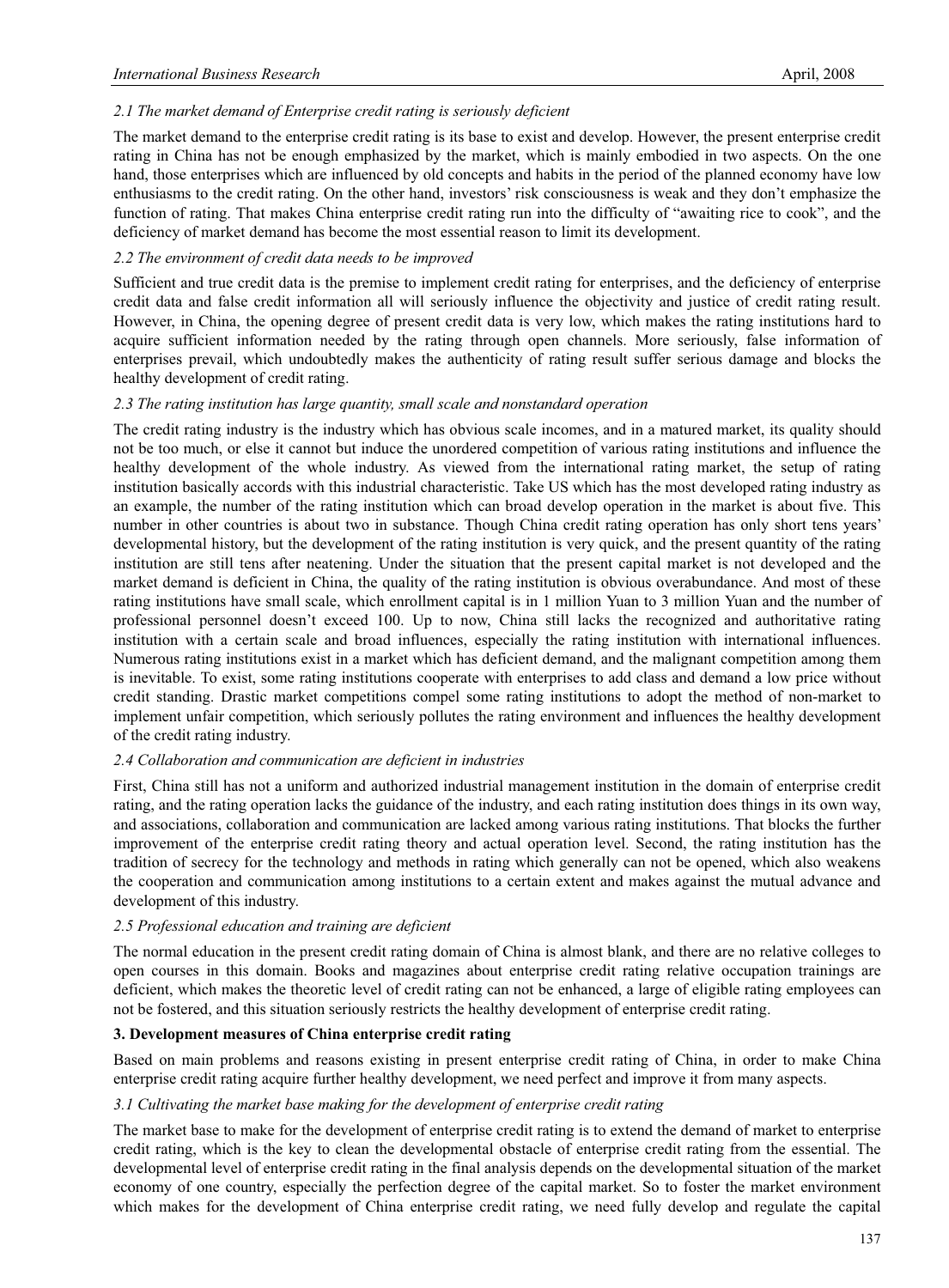market and let more enterprises financing through the mode issuing stock and bond to the society. Under this situation, whether the enterprise can obtain capitals in the market depends on whether the credit of this enterprise is good. If the credit of the enterprise is good, investors will invest and the enterprise will easily acquire more capitals, or else, the enterprise cannot acquire enough capitals and its development will be blocked. Under the condition of interest rate marketization, high credit rate always means low financing costs. Therefore, enterprises will actively utilize rating institution and credit rating to introducing themselves in order to favorably implement financing. Facing numerous good and evil financing enterprises mixed up, investors exact the rating result of professional rating institutions to know issuers' credits to reduce the investment risk. In order to maintain the stabilization and healthy development of capital market, the government management departments need broadly referring the result of enterprise credit rating to selectively supervise the capital market. To fully develop the capital market and cultivate the market base making for the development of enterprise credit rating must offer growth fertile soil for the development of the enterprise credit rating.

## *3.2 Actively constructing the credit environment making for the development of enterprise credit rating*

To construct the credit environment making for the development of enterprise rating development, we first should fully advocate the credit consciousness and form the social fashion of honest and faith, and make the concept of "glory for keeping credit, shame for losing credit" go into people's heart. Second, facing the actuality that the acquirement channel of the credit data is not free and the quality of the credit data is low, we should expedite to establish good credit data environment. To do that, one the one hand, relative laws should be instituted to expedite the opening of the credit data and ensure the authenticity of the data. Except for coming down to national secrets and business secrets of enterprises needed to be protected, it should force relative department of the government and relative social parties to publish other various credit information through the mode of business or obligation and in different degree of opening in order to make credit rating institutions can fully utilize opening enterprise credit information. At the same time, the authenticity of information published by various relative departments should be ensured, and relative departments and principals publish false information should be run law responsibilities to cleanse the credit information environment. On the other hand, under the present condition that enterprise credit data is dispersive, the government should drive the united collection and resource sharing of enterprise credit data among various departments and various regions, and establish the complete, integrated and dynamic enterprise credit database covering the whole country, and offer necessary basic establishment for the development of enterprise credit rating.

# *3.3 Strengthening the standard management to the credit rating industry*

At present, the development of the credit rating industry is still in the elementary stage in China, and because corresponding laws and regulations are deficient and there are no standard managements of guild, unordered situation occurs in the development of the credit rating industry. As a aspect of the credit rating industry, the enterprise credit rating system should strengthen the uniform management to the credit rating industry, regulate its operation behavior and establish good work orders if it want to acquire healthy development. That can be started from following two aspects.

#### 3.3.1 Establishing and perfecting laws and regulations of the credit rating industry

In China, the resent legislation in the aspect about credit rating is seriously lagged, and there is no a complete and specific law to regulate this industry, and only a few relative laws and regulations involve that, and most contents are dispersive and abstract. This situation obviously can not adapt the developmental actuality of the credit rating industry. Relative departments of China should expedite to establish and perfect laws and regulations of credit rating industry, make specific and complete regulations to the admittance condition of the credit rating industry, rating objects, use range of rating result, rating personnel's occupation qualification, operation rules of the credit rating, and law responsibilities of rating institutions to ensure the standard and healthy development of the credit rating industry.

#### 3.3.2 Strengthening the industry self-discipline

Authoritative and standard industrial organization is propitious to advance the collaboration and communication among credit rating institutions, enhance the whole level of the industry, and assist relative departments of the government to manage the credit rating industry. The main functions of guild should include instituting industrial rules, supervising and managing works of various credit rating institutions, calling in national credit rating meetings at fixed period, strengthening associations, collaborations and information communication of various institutions, researching and instituting uniform rating principles and standard and improving the rating technology to ensure the coherence of rating results, strengthening the training of rating personnel and organizing the qualification exam of rating personnel, fronting for national credit rating publication, advancing academic communication at every turn and publishing the rating results of various rating institutions uniformly, strengthening association and communication with relative departments of the government, and advancing the formation of national and uniform credit rating market system.

*3.4 Strengthening the construction of rating personnel*